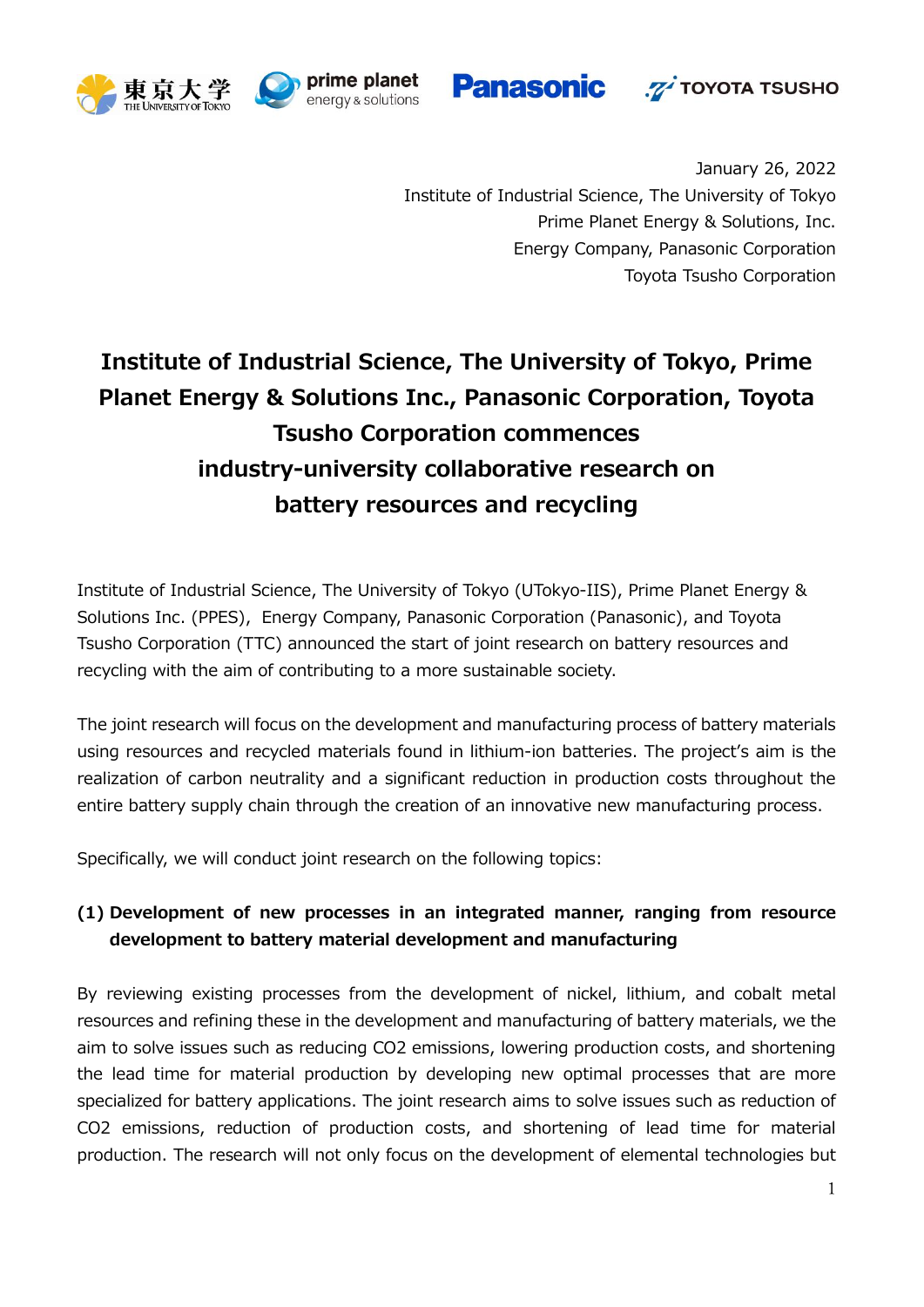





will also examine ways to speedily utilize the development results in commercial applications.

## **(2) Development of new processes for recycling of battery waste materials and used batteries**

With the aim of further improving the recycling rate of batteries, we will promote the development of technologies for efficient and waste-free recycling of leftover materials from battery manufacturing and used batteries. By combining the knowledge of four parties - battery manufacturers, trading companies that oversee recycling, collection, and processing, and universities that possess comprehensive rare metal refining technologies - and creating an optimal process, we will be able to reduce CO2 emissions and recycling costs, which are currently issues in the recycling process. By combining the knowledge of these groups, we aim to significantly reduce CO2 emissions and recycling costs.

UTokyo-IIS, PPES, Panasonic, and TTC will work on technological innovation and social implementation of lithium-ion batteries, whose market is expected to further expand in the future, to ensure a more stable supply, reduce CO2 emissions over the entire battery life cycle, and lower costs.

Based on the common aspiration of contributing to the realization of a carbon-neutral and environmentally friendly recycling-focused society, the four companies will take on the challenge of developing and strengthening the foundation of the battery industry as a single team of experts from industry, academia, and beyond the traditional boundaries of business.

Based on the above, the four parties signed an "Industry-Academia Collaboration and Research Cooperation Agreement" on January 26 to promote mutual collaboration and active promotion.

### Comments from the UTokyo-IIS and representatives of each company

**Toru H. Okabe, Director General, Institute of Industrial Science, The University of Tokyo** "Through this new style of flexible industry-academia collaboration, we will not only develop excellent human resources in this field, but also contribute to the realization of a sustainable recycling society by leading the world in the development of new technologies with a specific focus on social implementation through wide-ranging initiatives that extend all the way to the source of the supply chain."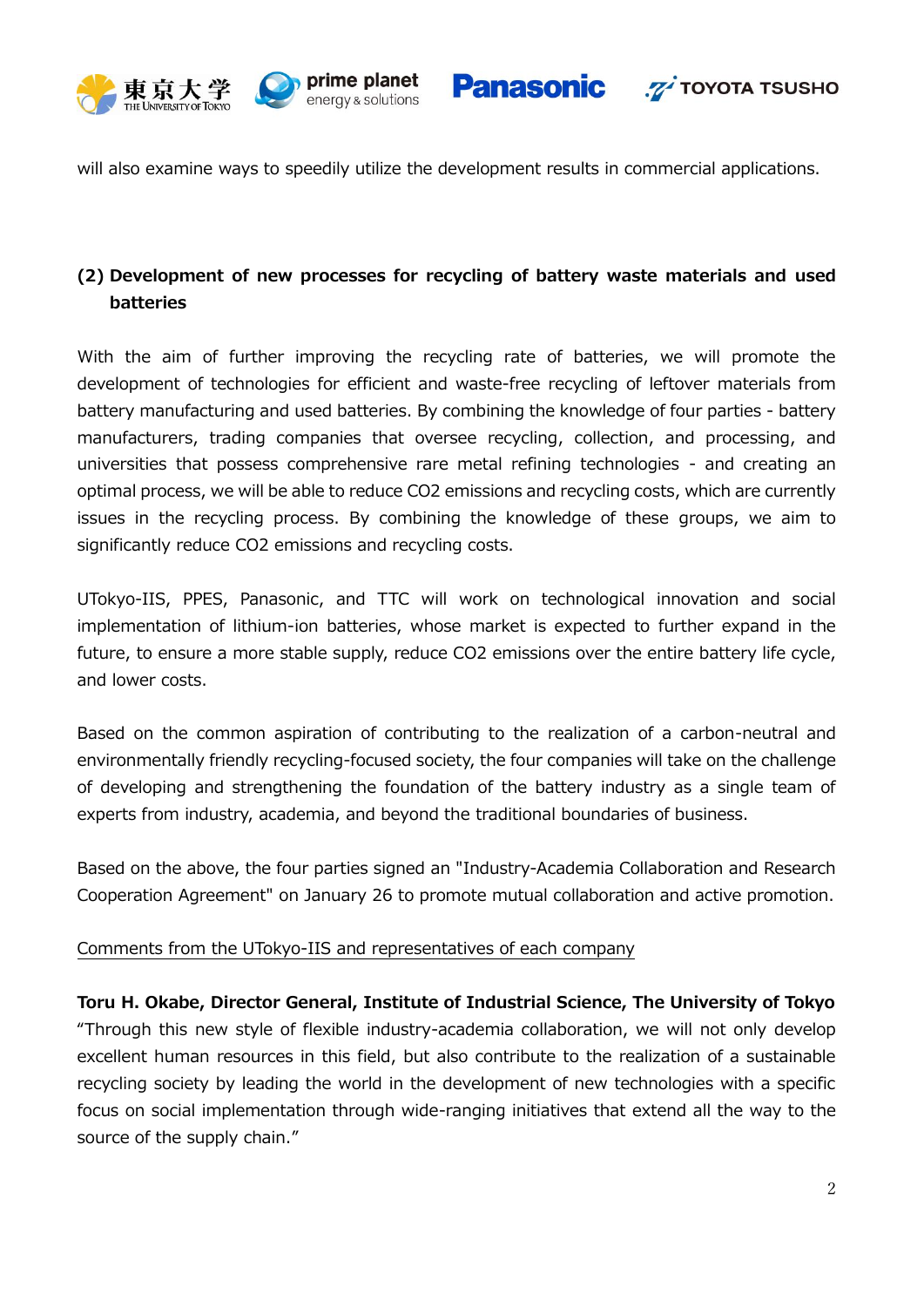







#### **Hiroaki Koda, President, Prime Planet Energy & Solutions, Inc.**

"We are honored to have formed a very strong partnership for the growth and development of the battery industry. Through this initiative, we will contribute to a decarbonized society by accelerating the creation of an environmentally friendly and competitive battery supply chain, and at the same time, we will strive to utilize our knowledge as a battery specialist for the benefit of the world at large."

#### **Shoichiro Watanabe, Vice President & CTO, Energy Company, Panasonic Corporation**

"We are privileged to participate in the effort to realize a carbon-neutral society through a strong partnership in industry-academia collaborative research. We will make extensive use of our knowledge as a battery manufacturer, including the clarification of raw material standards for the application of batteries, and contribute to the construction of social systems such as supply chain resilience and recycling."

#### **Masaharu Katayama, COO for Metals Division, Toyota Tsusho Corporation**

"We are honored to be able to contribute to a carbon-neutral society by building a competitive supply chain with Japan's leading players. We will not only supply battery materials, but also contribute to the reduction of environmental impact and the formation of a recycling-oriented society by promoting recycling, making use of our knowledge in the recycling-oriented venous business."

#### **Reference**

Institute of Industrial Science, The University of Tokyo

Institute of Industrial Science, The University of Tokyo (UTokyo-IIS) is one of the largest university-attached research institutes in Japan. More than 120 research laboratories, each headed by a faculty member, comprise UTokyo-IIS, with more than 1,200 members including approximately 400 staff and 800 students actively engaged in education and research. Our activities cover almost all the areas of engineering disciplines. Since its foundation in 1949, UTokyo-IIS has worked to bridge the huge gaps that exist between academic disciplines and realworld applications.

Director General: Toru H. Okabe Website:<https://www.iis.u-tokyo.ac.jp/en/>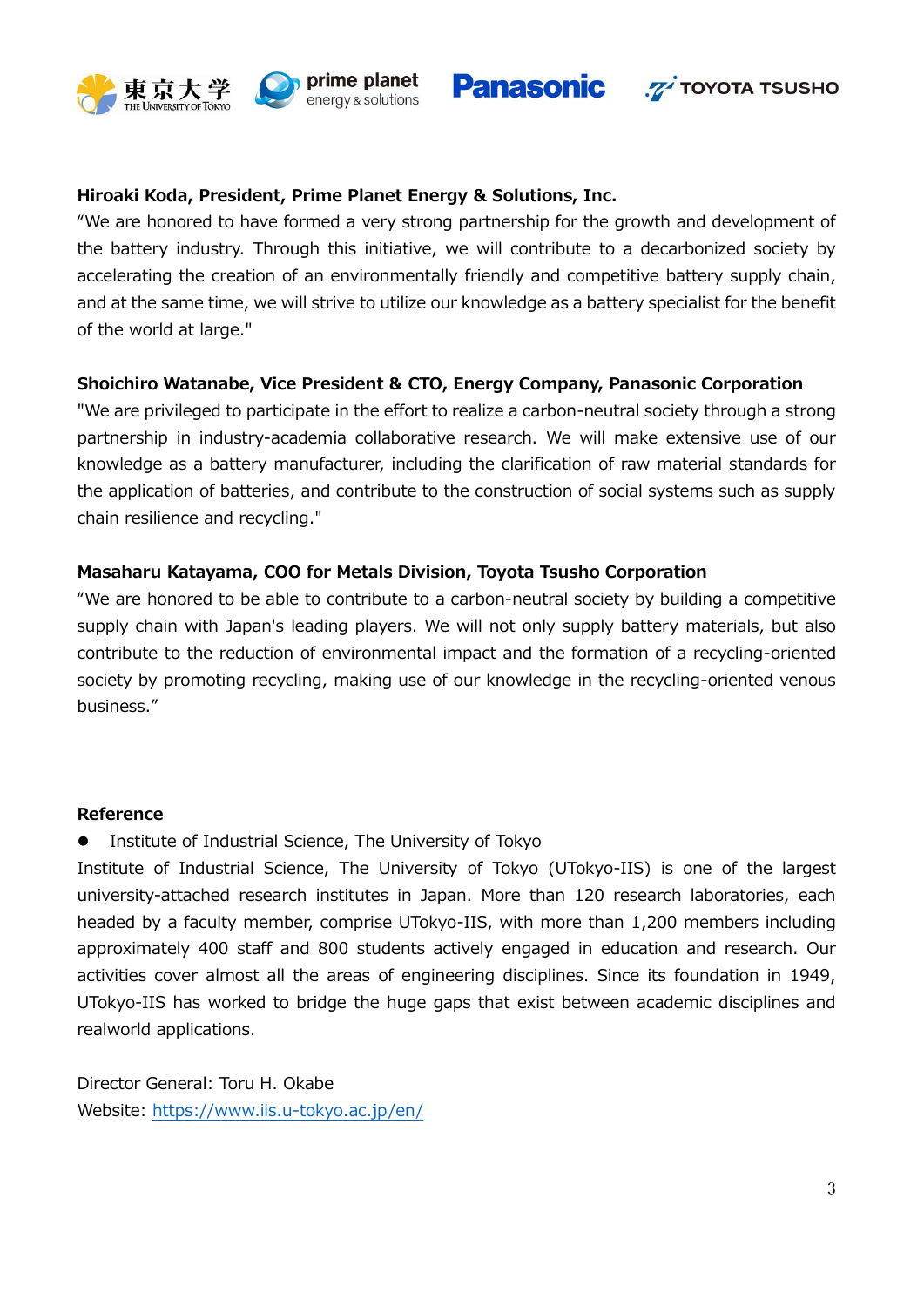

**Panasonic** 



• Prime Planet Energy & Solutions, Inc.

Prime Planet Energy & Solutions started operations in April 2020 as a joint venture for automotive prismatic batteries (owned 51% by Toyota Motor Corporation and 49% by Panasonic Corporation).

Details of Business: Development, manufacturing and sale of automotive prismatic lithium-ion batteries.

Head office: Chuo-ku, Tokyo President: Hiroaki Koda Website:<https://www.p2enesol.com/en/>

**•** Energy Company, Panasonic Corporation

Engaged in the global B to B business of dry cell batteries that support convenient and comfortable daily life, industrial batteries that support social infrastructure in a wide range of fields, and automotive batteries, etc. On April 1, 2022, the company will become "Panasonic Energy Co., Ltd.".

Main businesses: Lithium-ion batteries, energy storage modules, energy storage systems, dry batteries, lithium primary batteries, nickel-metal hydride batteries Development, production, and sales of lithium primary batteries and nickel metal hydride batteries.

Head office: Moriguchi City, Osaka Prefecture President: Kazuo Tadanobu Website:<https://www.panasonic.com/global/corporate/energy.html>

**•** Toyota Tsusho Corporation

Toyota Tsusho was founded in 1948 as the trading company of the Toyota Group. The company has seven operating divisions (Metals/ Global Parts & Logistics/ Automotive/ Machinery, Energy & Plant Project/ Chemicals & Electronics/ Food & Consumer Services/ Africa), with approximately 64,000 group employees engaged in business in about 120 countries around the world.

Main businesses: Domestic trading of various goods, import/export trading, foreign trade, construction contracting, insurance agency services, etc.

Head office: Nagoya City, Aichi Prefecture President and CEO: Ichiro Kashitani